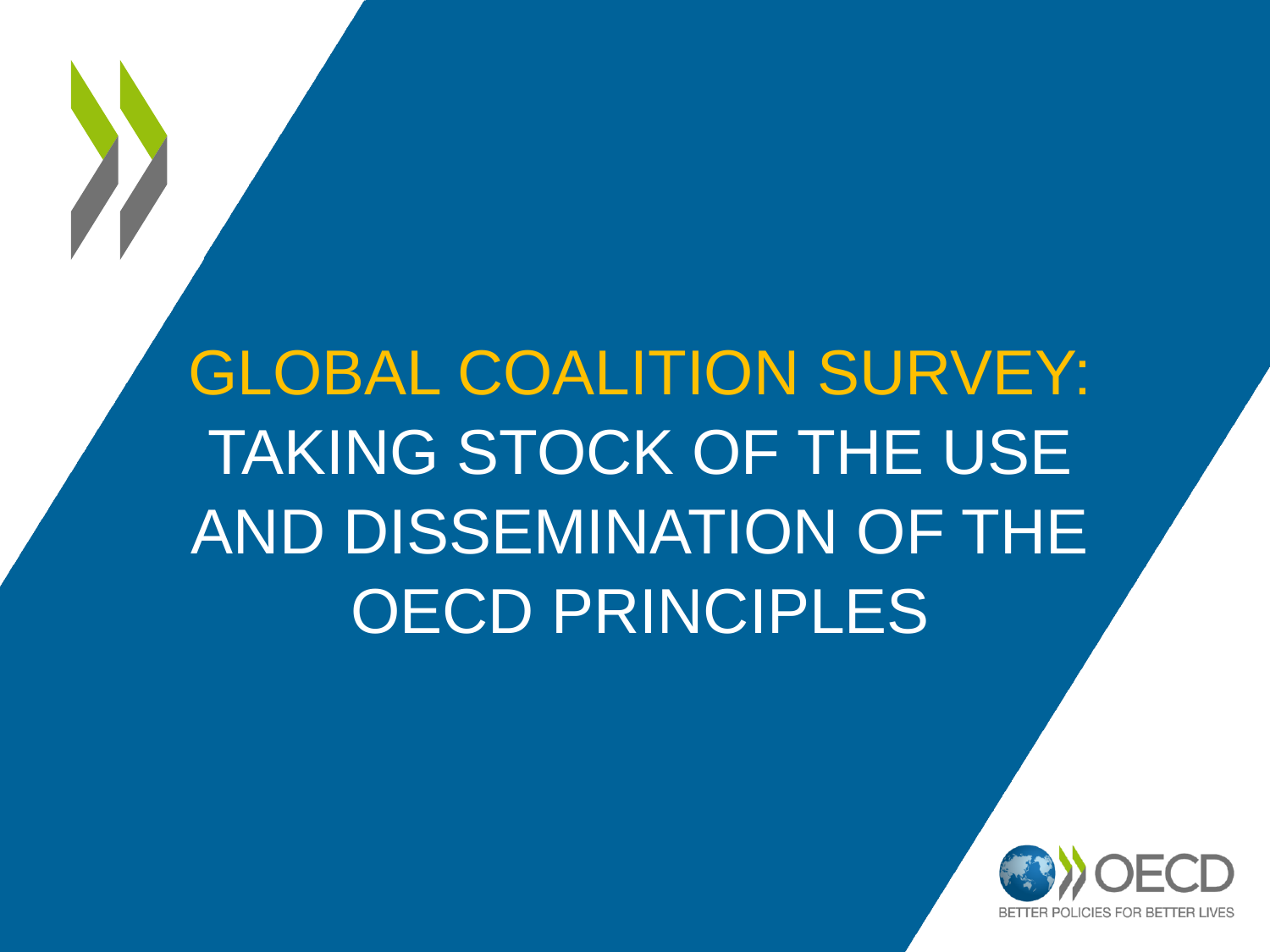

- Survey administered from 15-24 January 2018
- 85 respondents
- 50% of response rate
- 30 countries (25 OECD countries and 5 non-OECD economies)
- All sectors, including private companies, service providers, civil society, governments, academia, international organisations, and water user organisations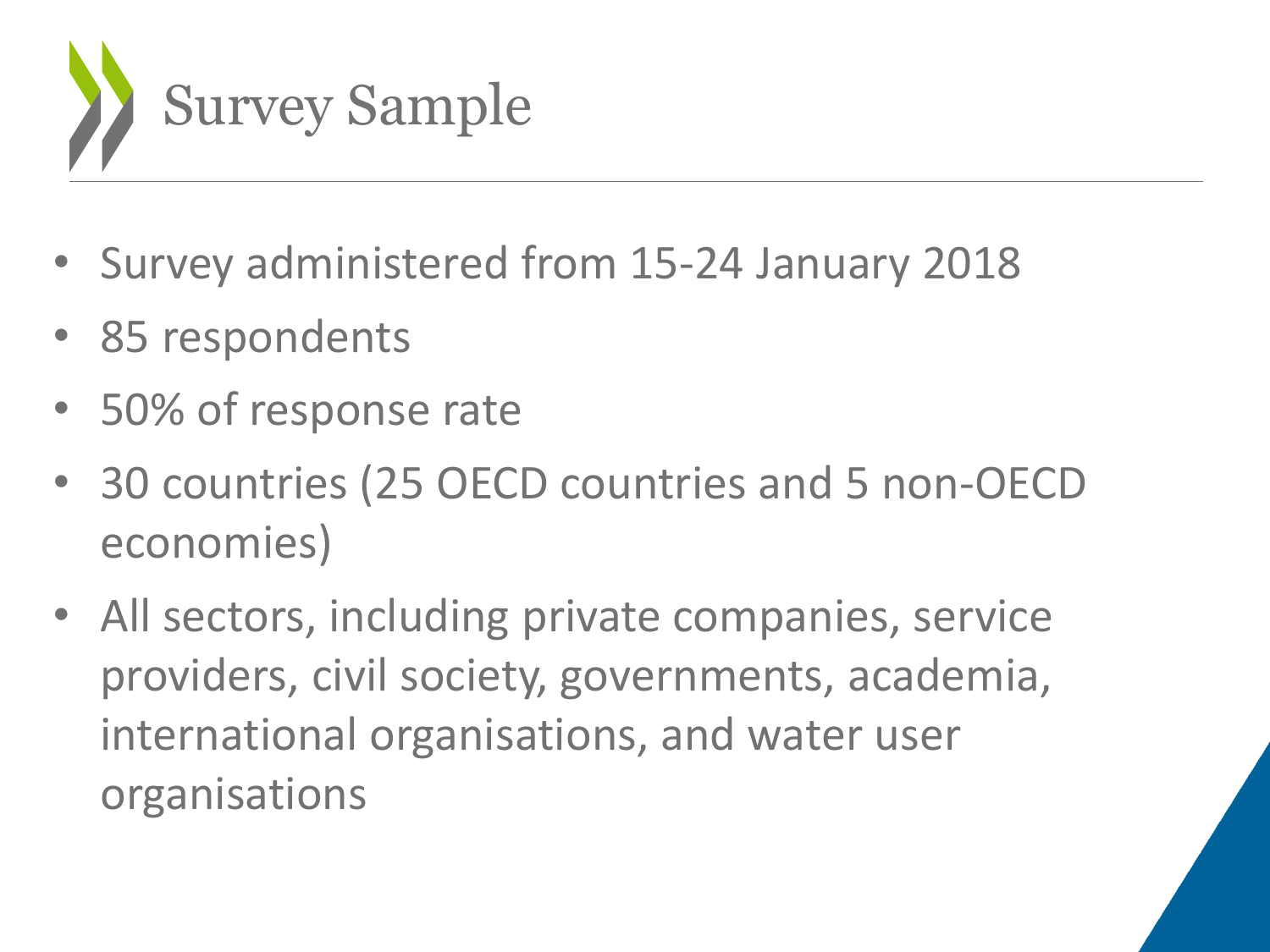# PART 1 USE OF THE OECD PRINCIPLES TO GUIDE ACTIVITIES AND PRACTICES

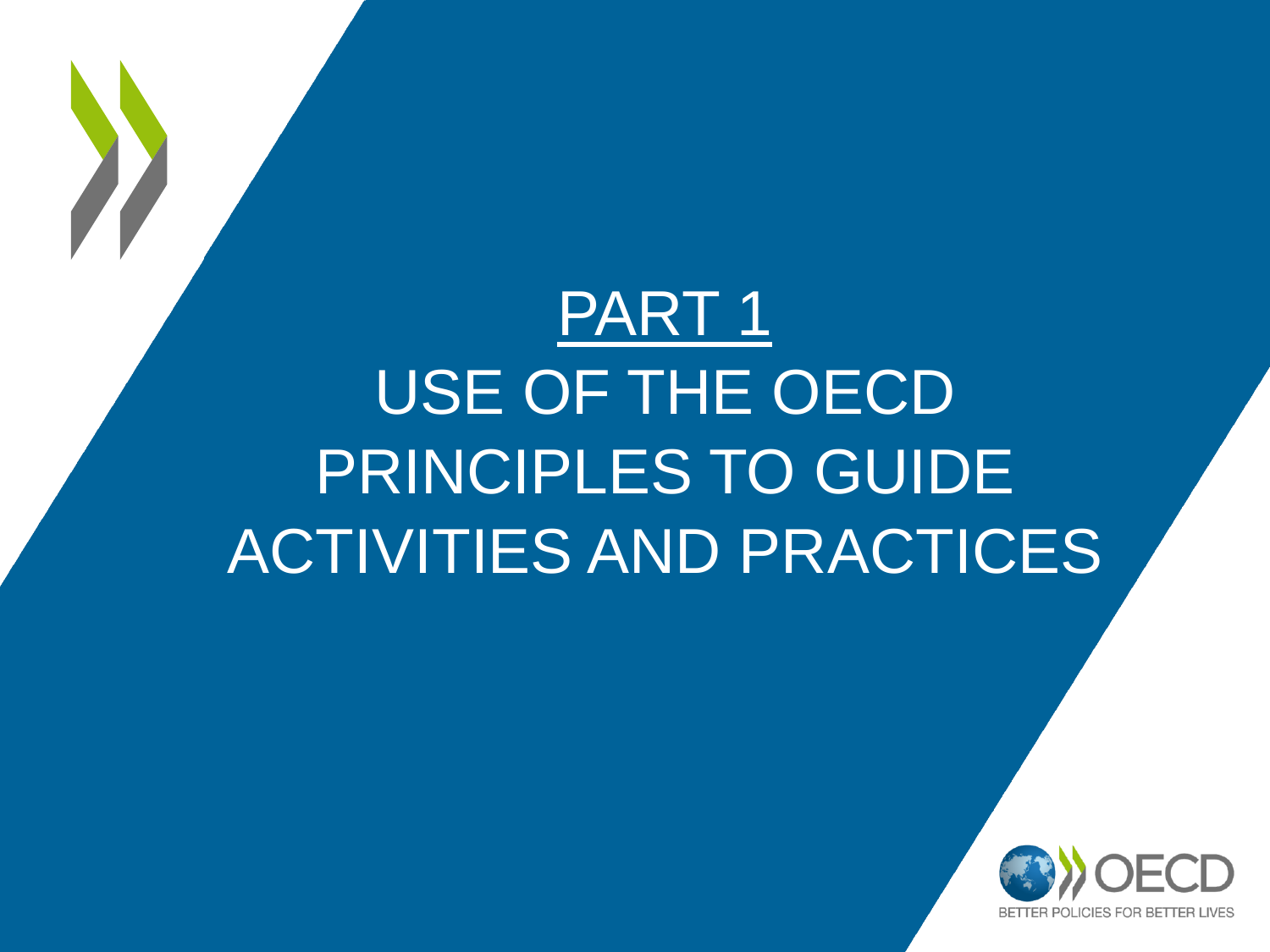#### 1. Frequency in using the OECD Principles on Water Governance to guide activities and practices



Low rate of responses does not allow for a thorough assessment of "why". However, several reasons were reported:

- including poor understanding of the principles
- encountering capacity challenges (staff, time or funding)
- weak alignment of the principles with their organisational priorities;
- prior implementation of the principles

Altogether **80% of respondents** use Often or Sometimes the Principles!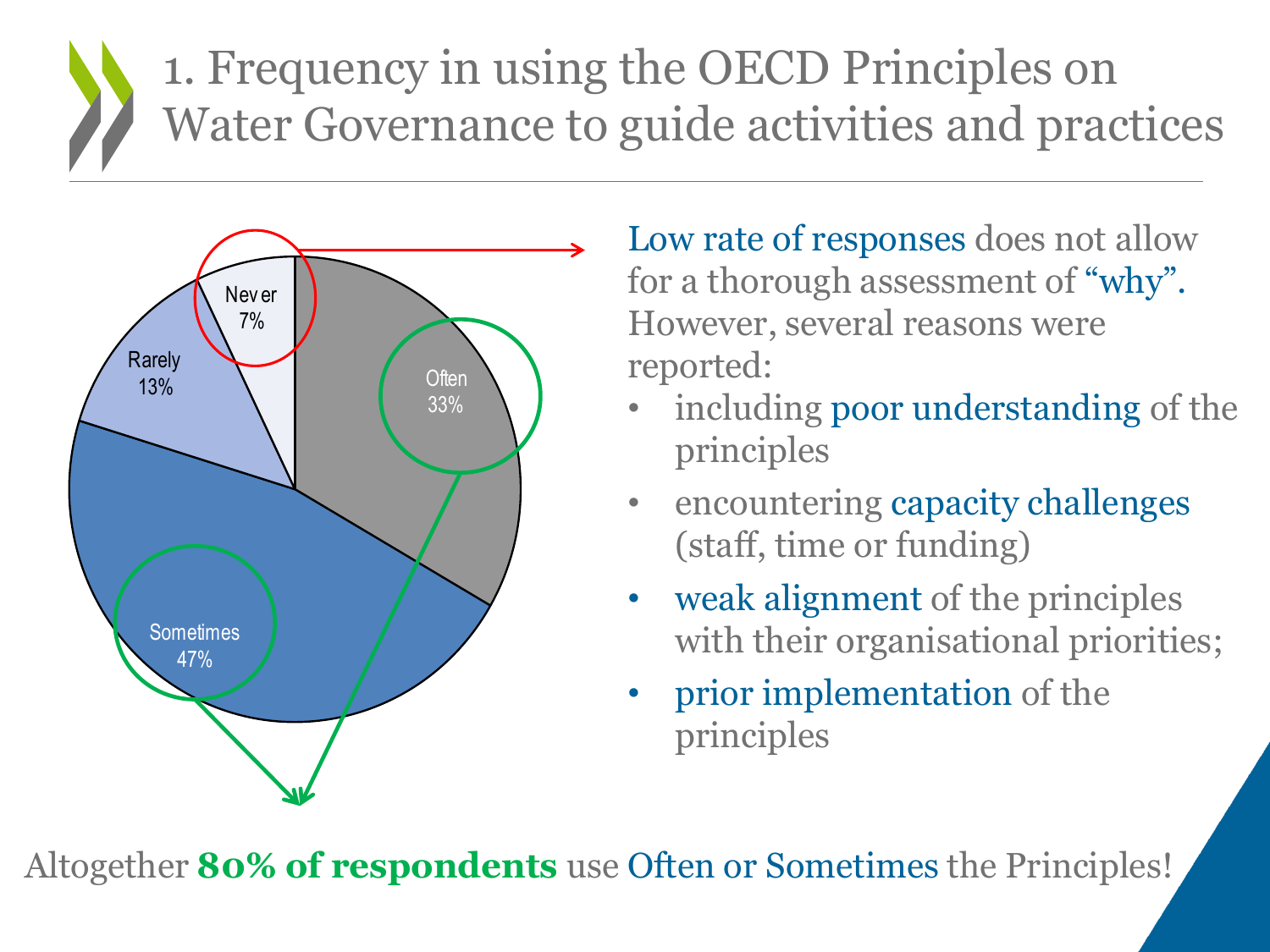#### 2. Activities making use of the OECD Principles on Water Governance

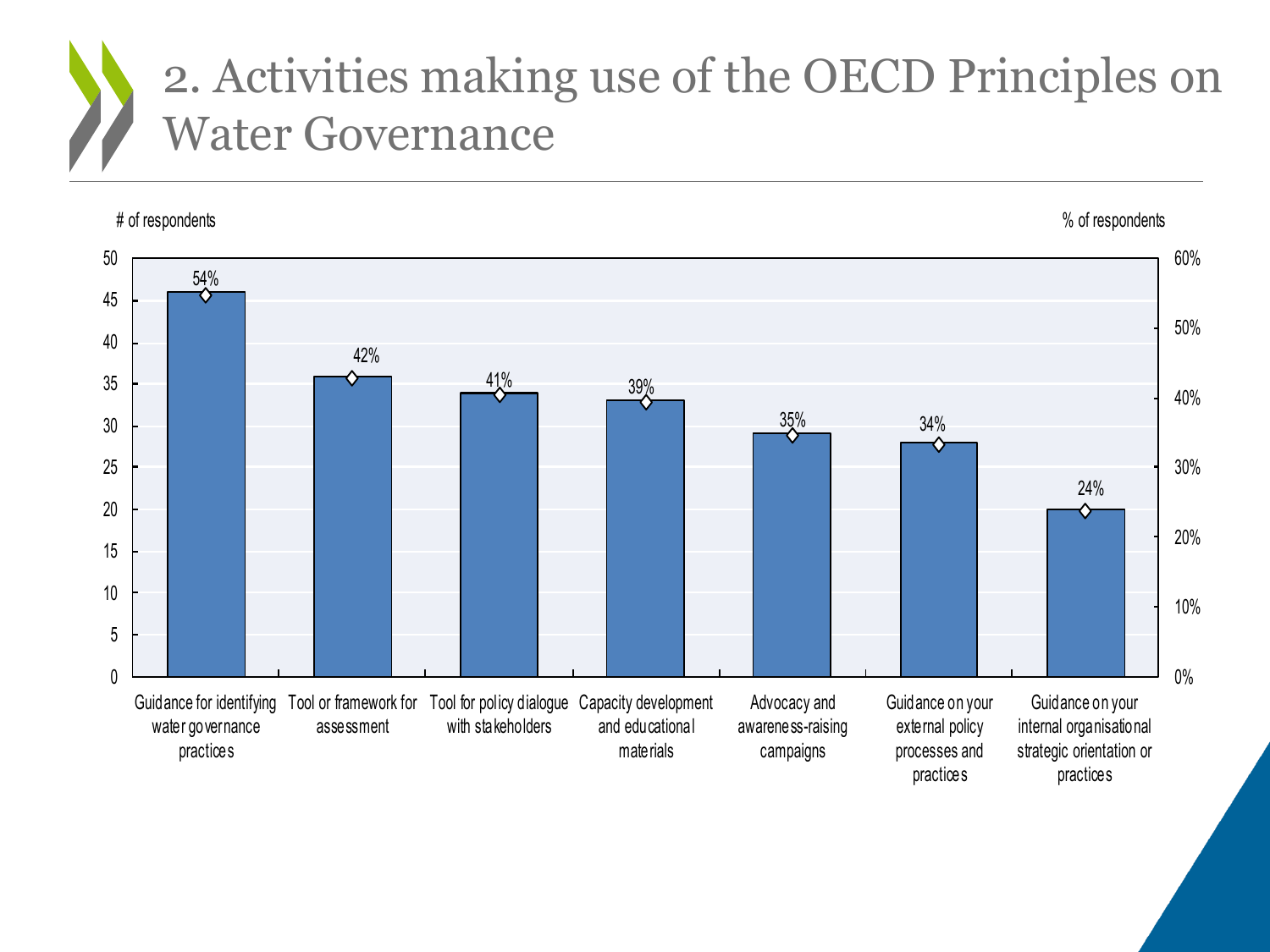



From the survey, it is difficult to identify whether some principles were more used than others, as they were applied depending on the purpose of the activity and usefulness in specific contexts.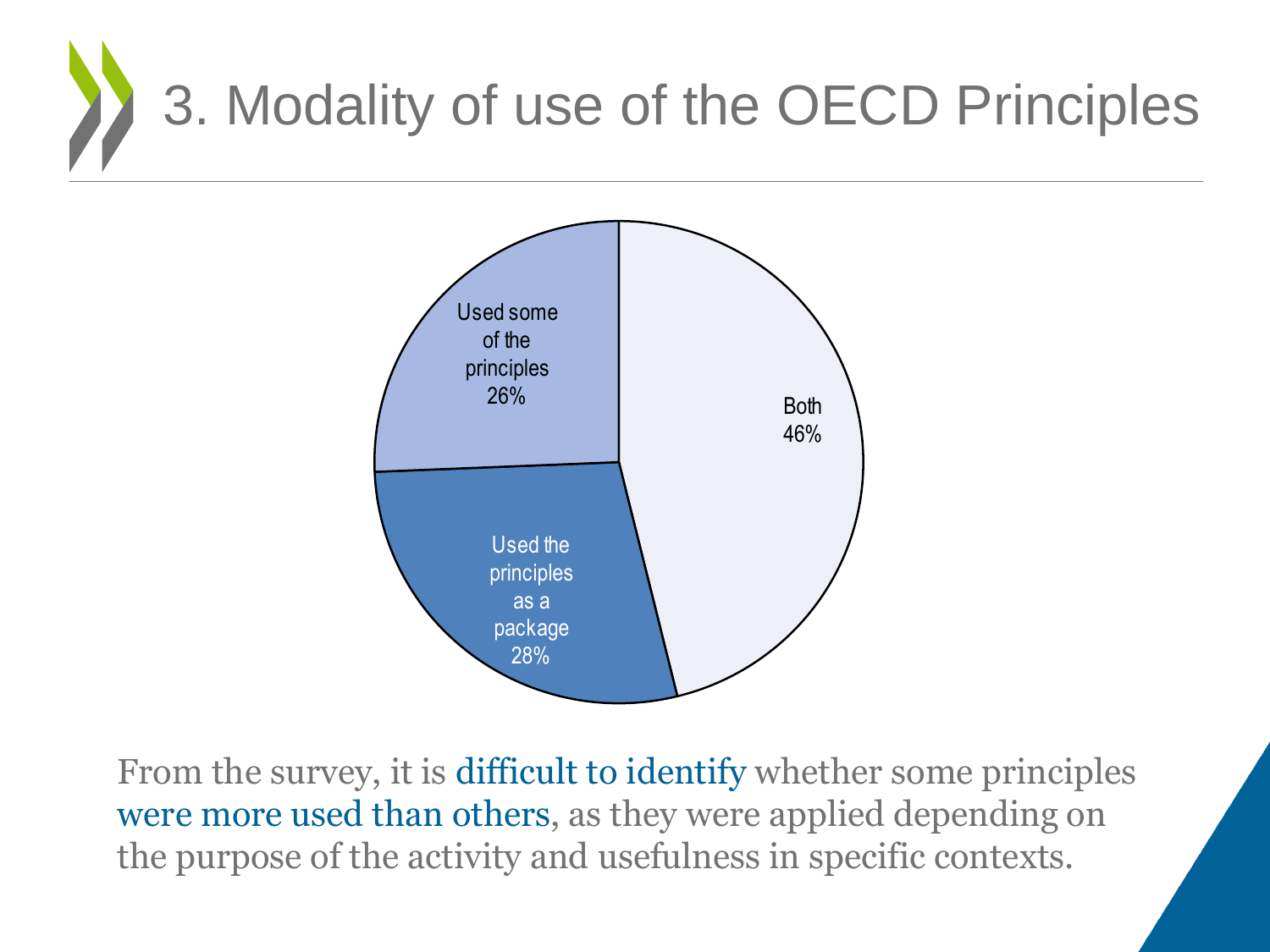## PART 2 DISSEMINATION OF THE OECD PRINCIPLES

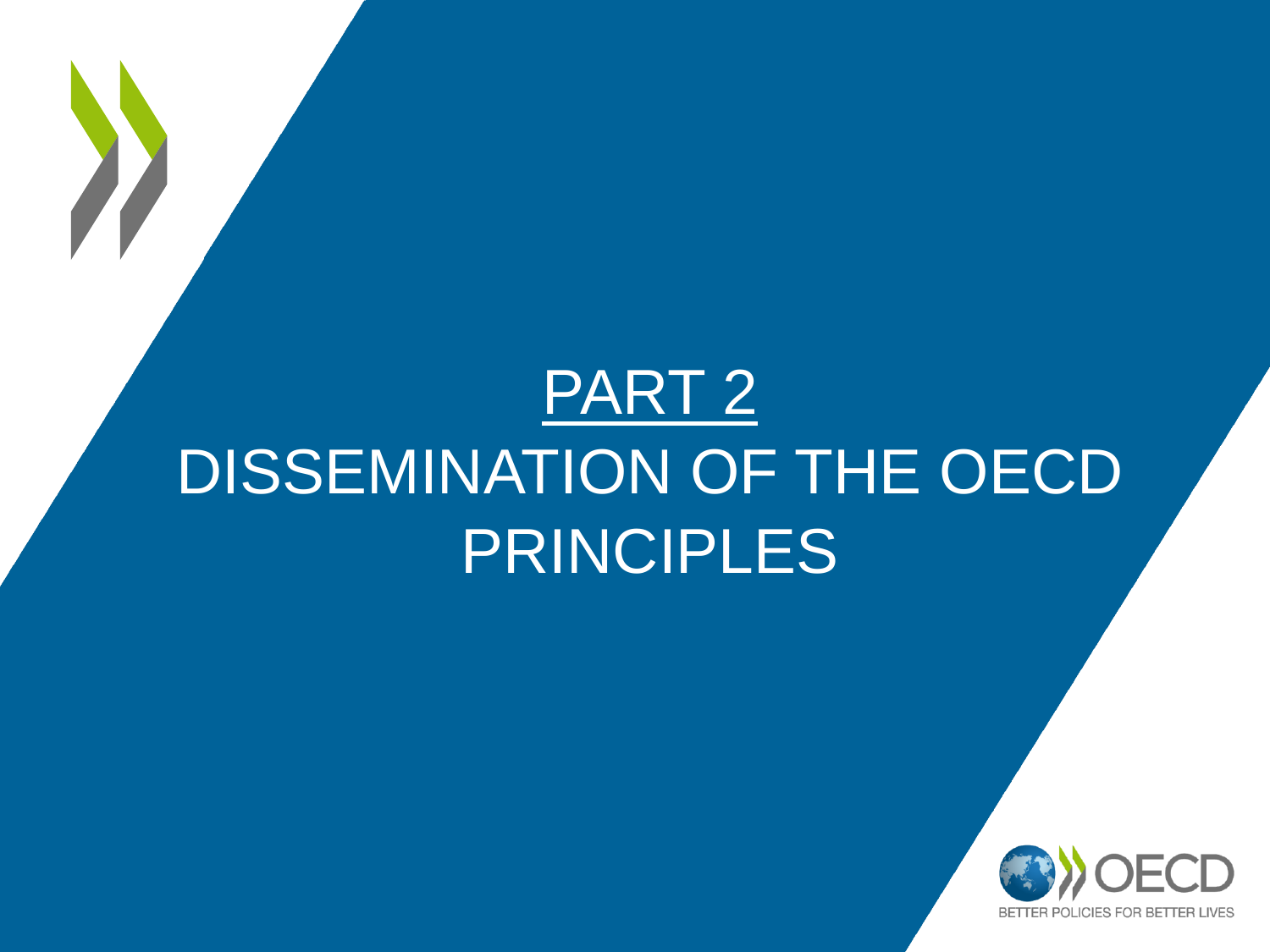

Altogether **78% of respondents** disseminate Often or Sometimes the Principles!

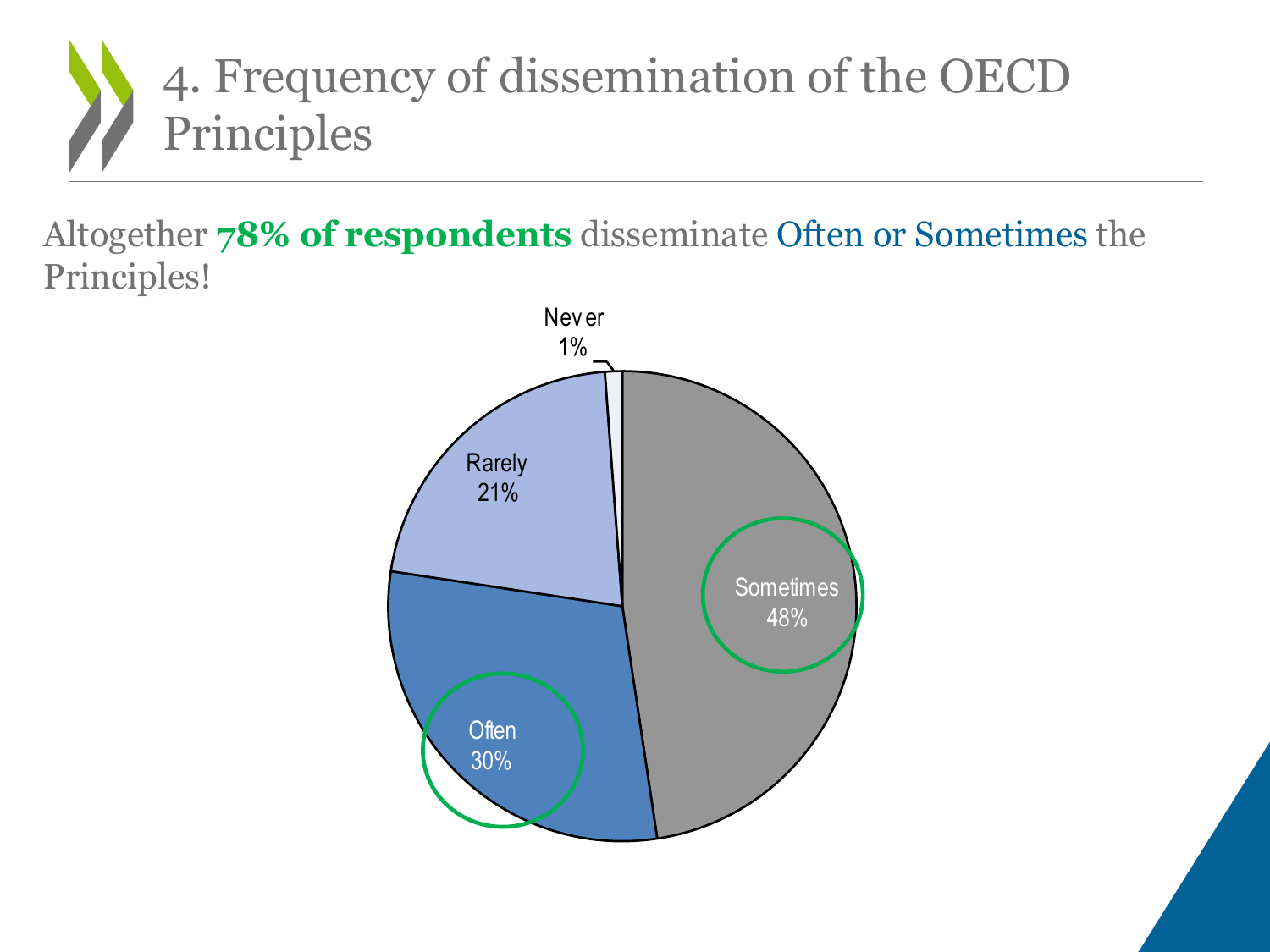### 5. Communication channels to disseminate the OECD Principles

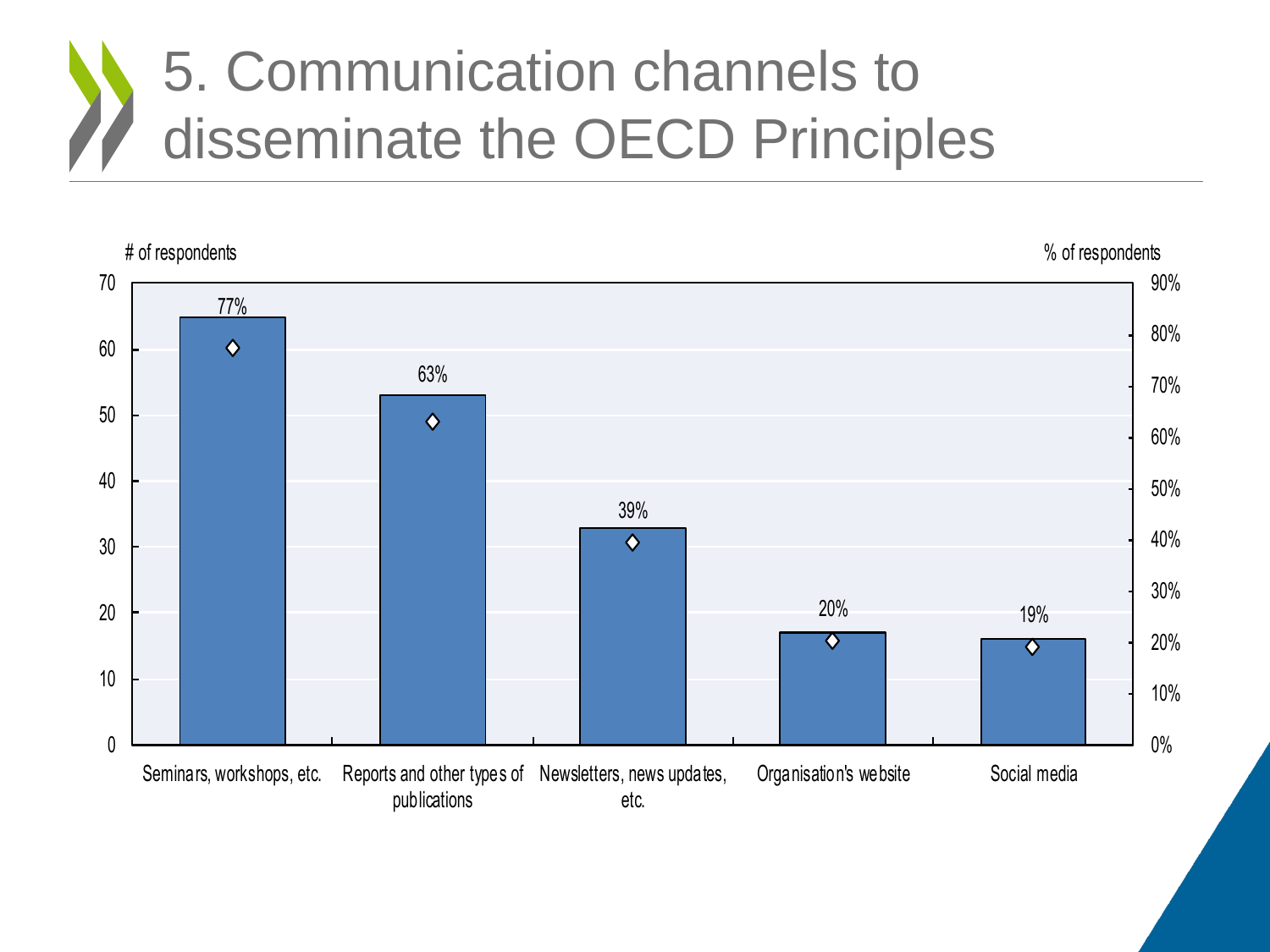### 6. Targeted stakeholders for the dissemination of the OECD Principles

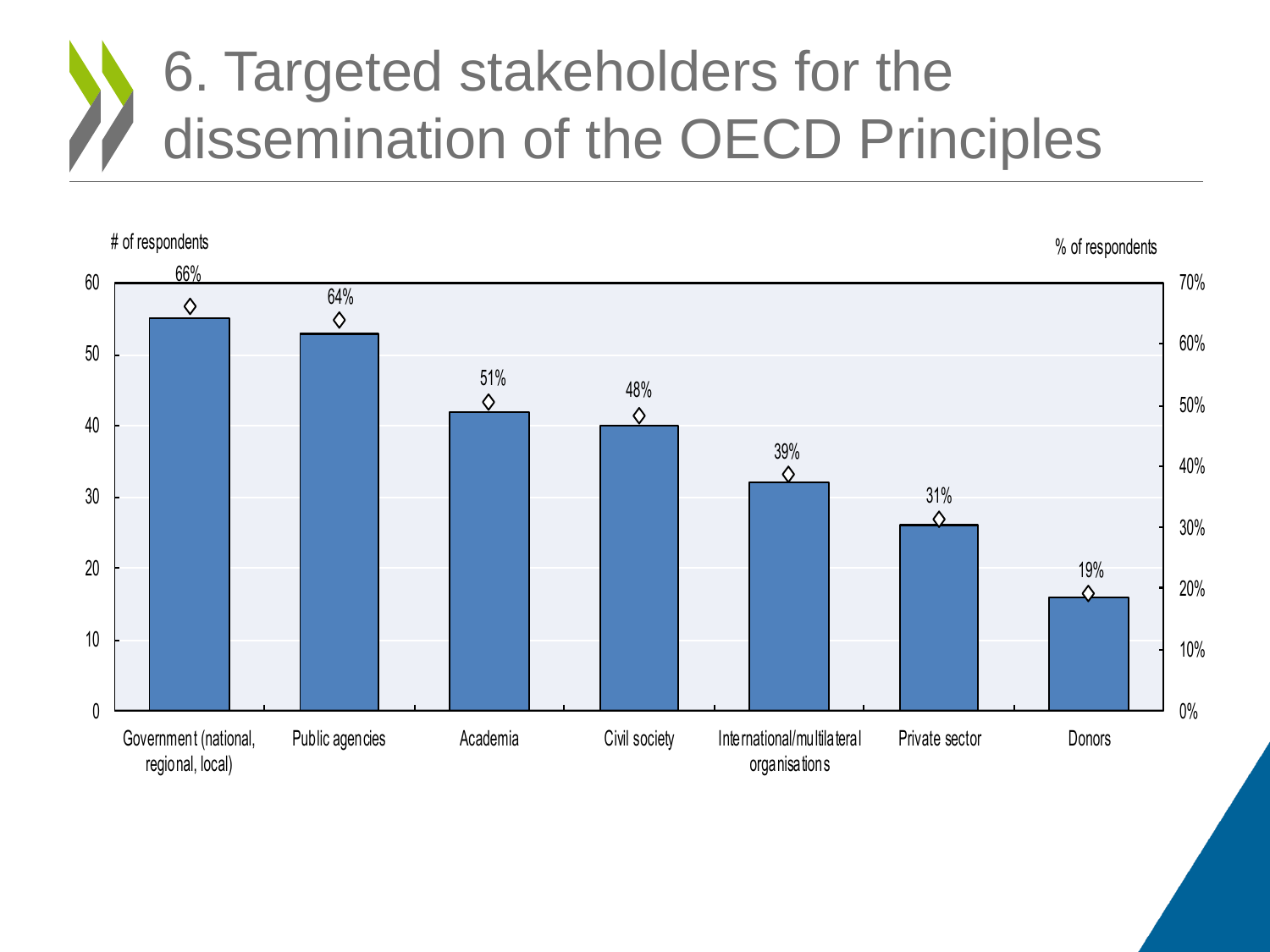# PART 3 PERCEIVED NEEDS TO MAKE BETTER USE OF THE OECD PRINCIPLES

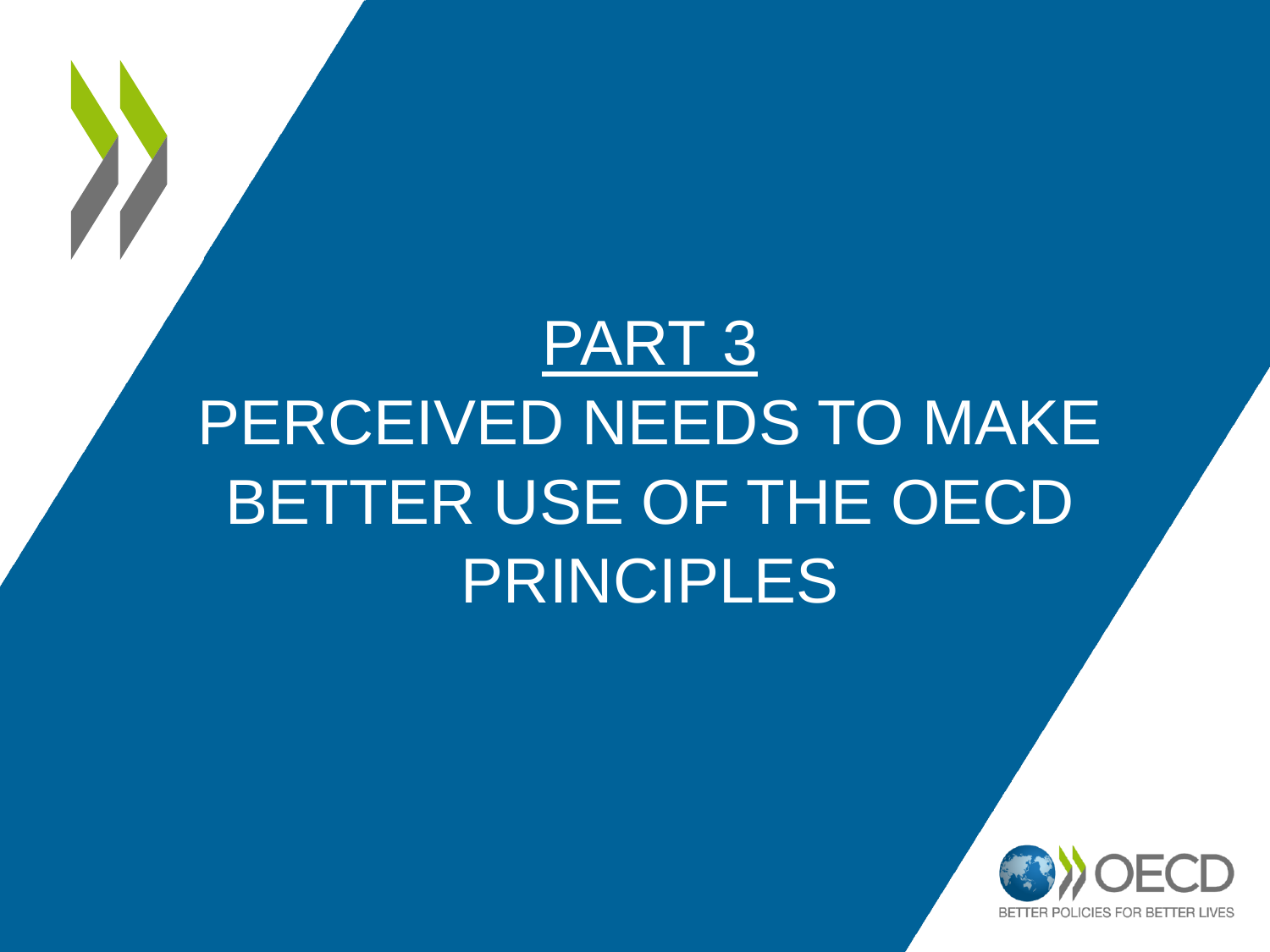### Proposals to make better use of the OECD Principles

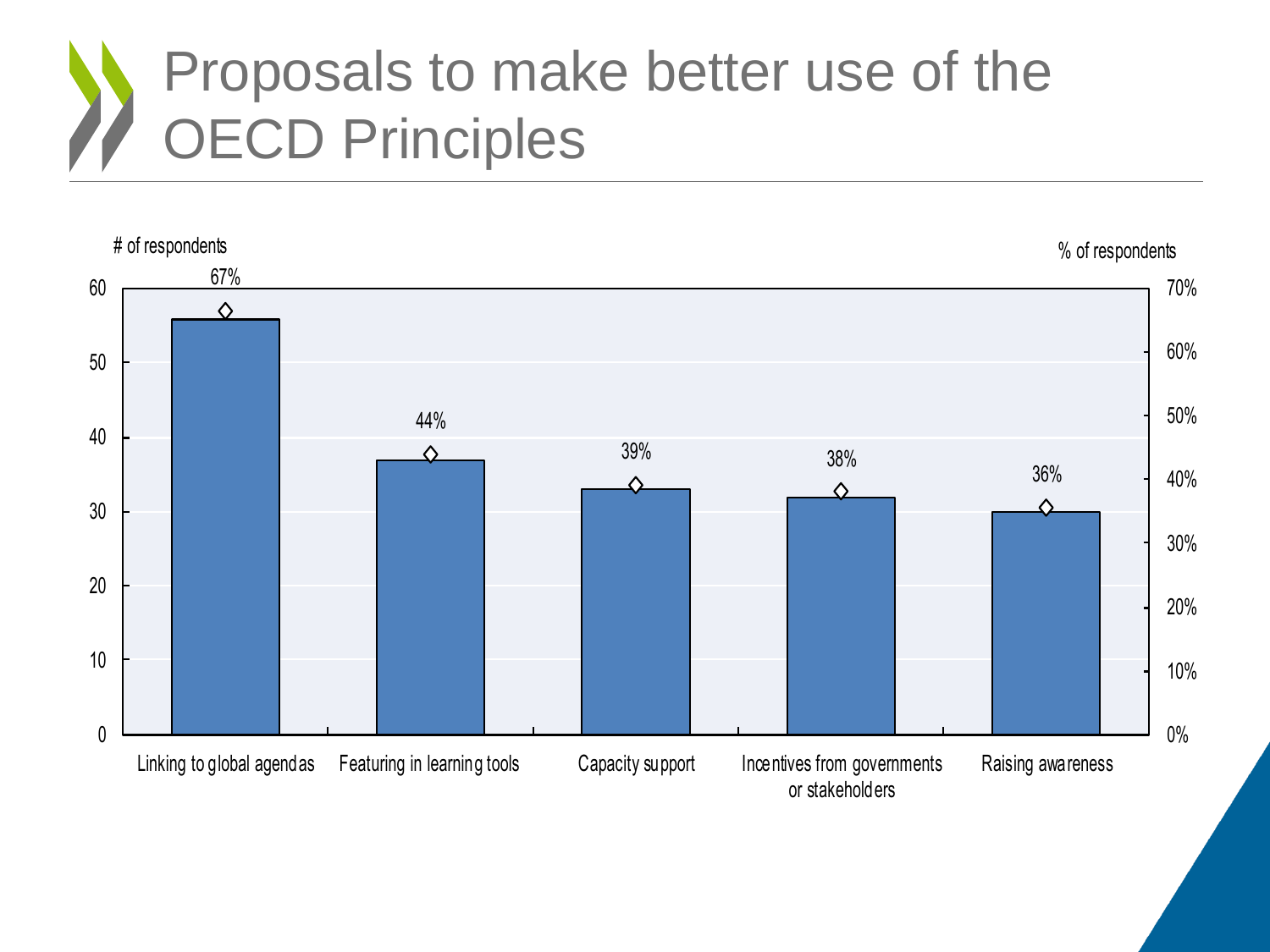### Proposals to improve the dissemination of the OECD Principles

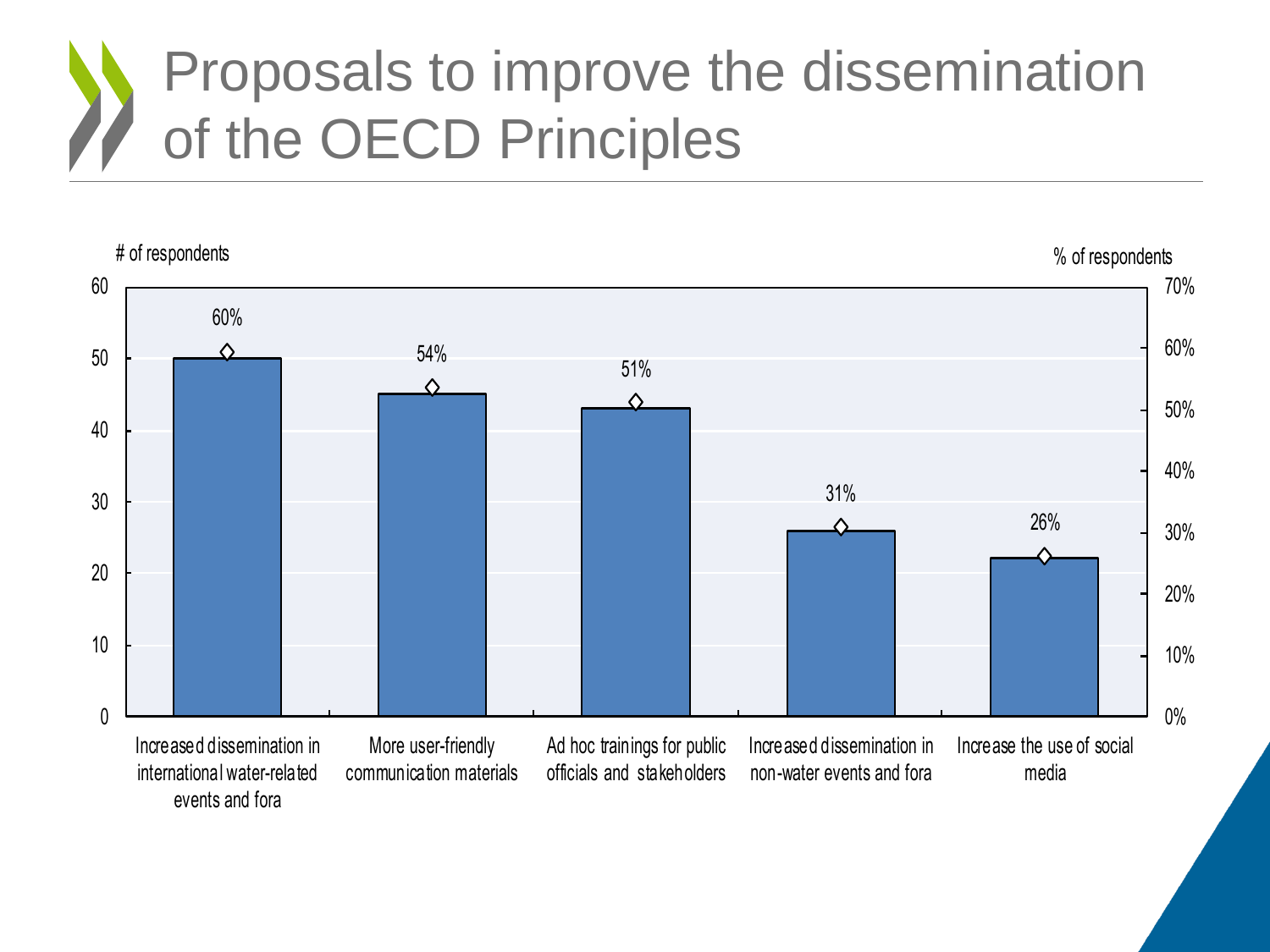## RESPONDENTS

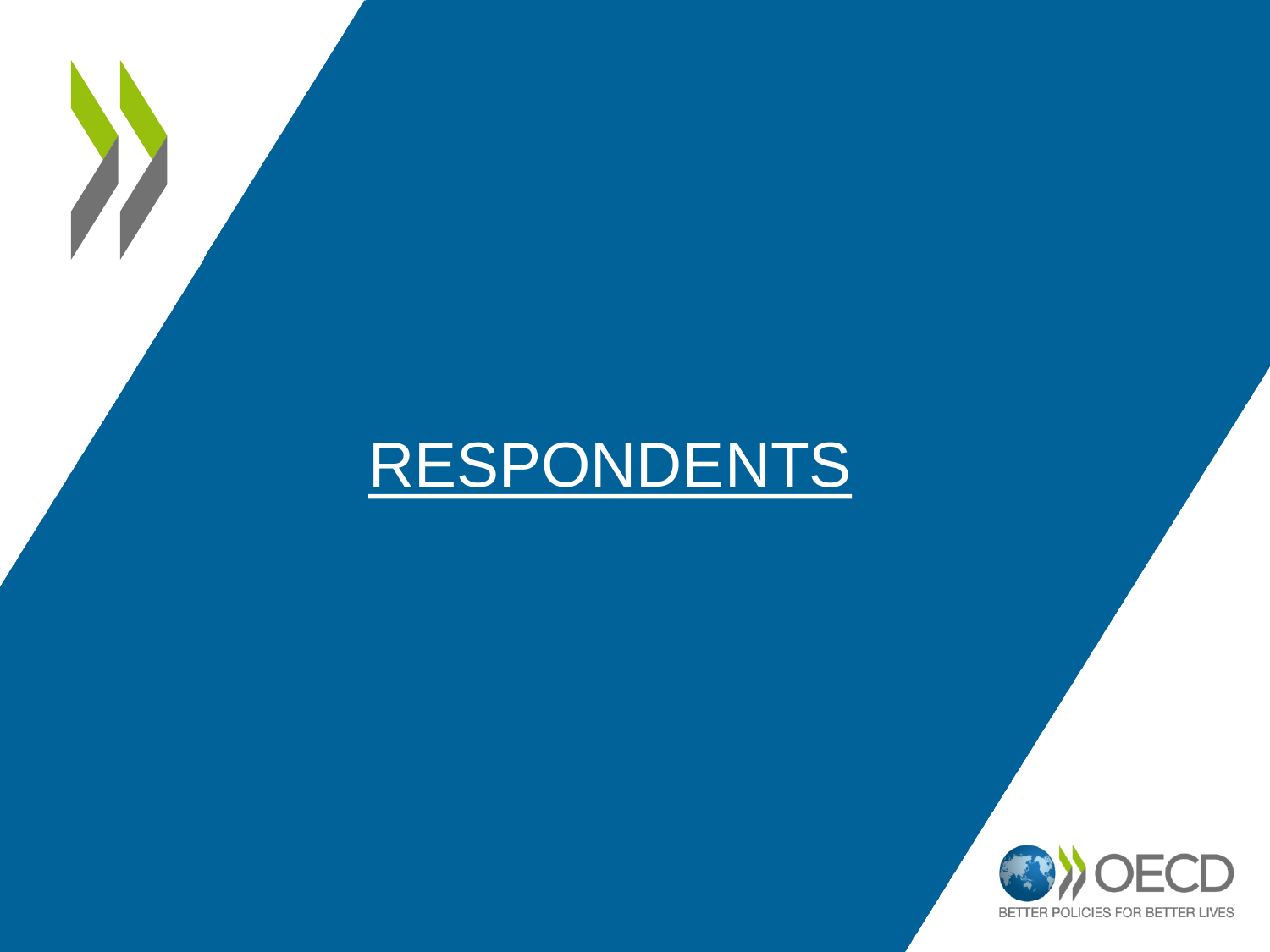#### Respondents (1/4) X

| Organisation                                                               | Country               |
|----------------------------------------------------------------------------|-----------------------|
| Network of Asian River Basin Organizations (NARBO)                         | Asia                  |
| <b>Australian National University (ANU)</b>                                | Australia             |
| Association of Gas & Water (OVGW)                                          | Austria               |
| Association of Public Services and Public Enterprises (VÖWG)               | Austria               |
| Federal Ministry for Sustainability and Tourism                            | Austria               |
| Aqua Publica Europea                                                       | Belgium               |
| AquaFed - The International Federation of Private Water Operators          | Belgium               |
| EurEau                                                                     | Belgium               |
| Flanders Knowledge Center Water (Vlakwa/VITO)                              | <b>Belgium</b>        |
| Protos (development co-operation NGO)                                      | Belgium               |
| Ministry of Agriculture                                                    | <b>Czech Republic</b> |
| Permanent Delegation of the Czech Republic to the OECD                     | <b>Czech Republic</b> |
| <b>Environmental Protection Agency</b>                                     | <b>Denmark</b>        |
| European Irrigation Association (EIA)                                      | Europe                |
| Aalto University - Water and Development Research Group                    | Finland               |
| AgroParisTech                                                              | France                |
| Centre National de la Recherche Scientifique (CNRS)                        | France                |
| Eau de Paris                                                               | France                |
| FP <sub>2E</sub>                                                           | France                |
| Scientific and Technical Association for Water and the Environment (ASTEE) | France                |
| <b>SUEZ</b>                                                                | France                |
| University of Paris (Pantheon-Sorbonne)                                    | France                |
| Veolia                                                                     | France                |
|                                                                            |                       |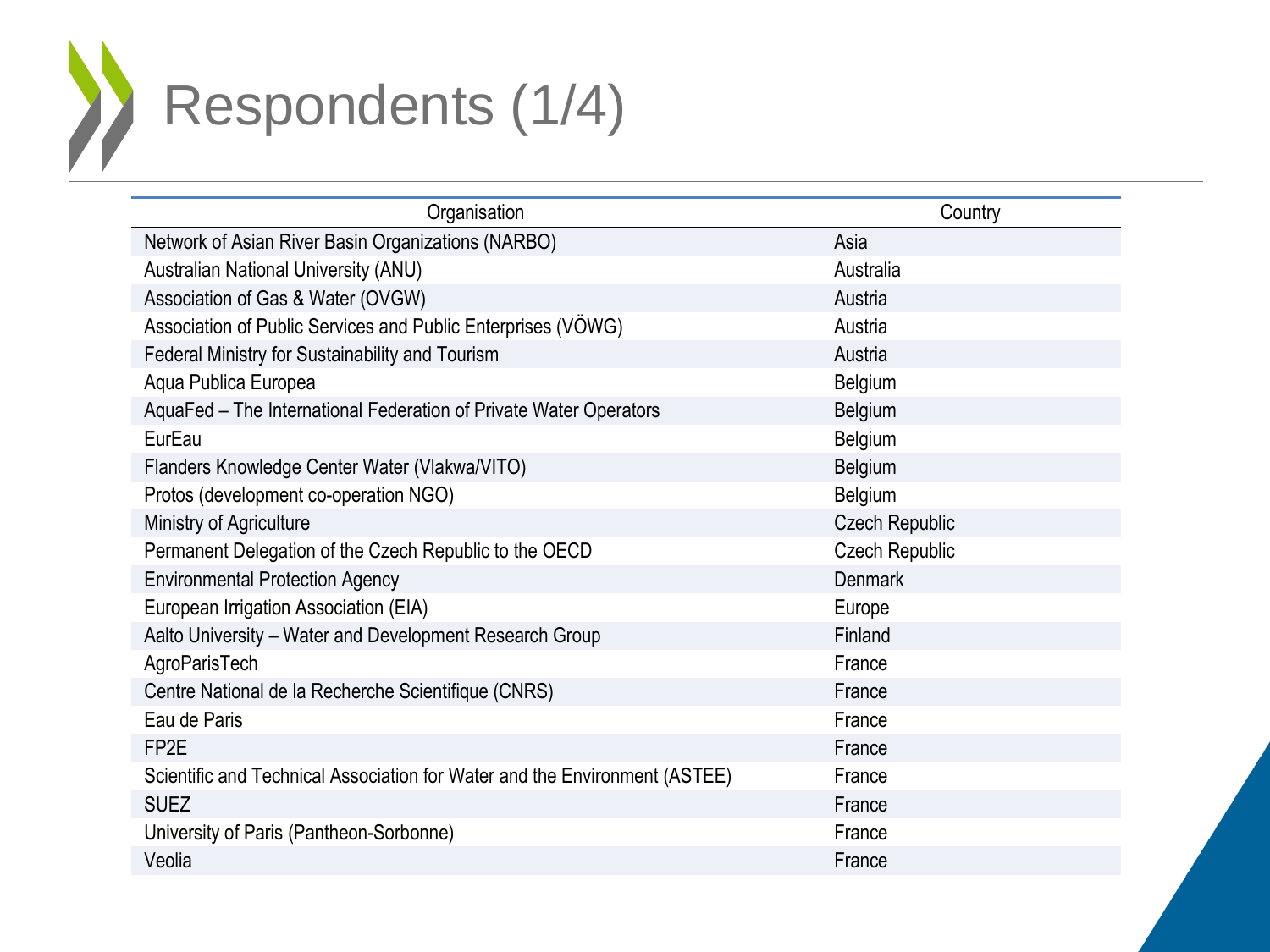Respondents (2/4) 

| Water Solidarity Programme (pS-Eau)                                     | France               |
|-------------------------------------------------------------------------|----------------------|
| <b>Water Youth Network</b>                                              | France               |
| World Water Council (WWC)                                               | France               |
| Association of Energy and Water Industries (BDEW)                       | Germany              |
| Federal Ministry for Economic Co-operation and Development (BMZ)        | Germany              |
| <b>Transparency International</b>                                       | Germany              |
| Water Integrity Network (WIN)                                           | Germany              |
| Banka BioLoo                                                            | India                |
| <b>Israel Water Authority</b>                                           | <b>Israel</b>        |
| Metropolitana Milanese (MM Spa)                                         | Italy                |
| Regulatory Agency for Energy, Networks and Environment (ARERA)          | <b>Italy</b>         |
| Korea Environment Institute                                             | Korea                |
| Global Water Partnership - Mediterranean (GWP-Med)                      | Mediterranean region |
| Mediterranean Institute for Water/Institut Méditerranéen de l'Eau (IME) | Mediterranean region |
| National Association of Water and Sanitation Utilities (ANEAS)          | Mexico               |
| National Water Commission (CONAGUA)                                     | Mexico               |
| <b>State Water Commission of Queretaro</b>                              | Mexico               |
| <b>Deltares</b>                                                         | <b>Netherlands</b>   |
| Dutch Water Authority De Dommel                                         | Netherlands          |
| <b>IHE Delft Institute for Water Education</b>                          | <b>Netherlands</b>   |
| Ministry of Infrastructure and Water Management                         | Netherlands          |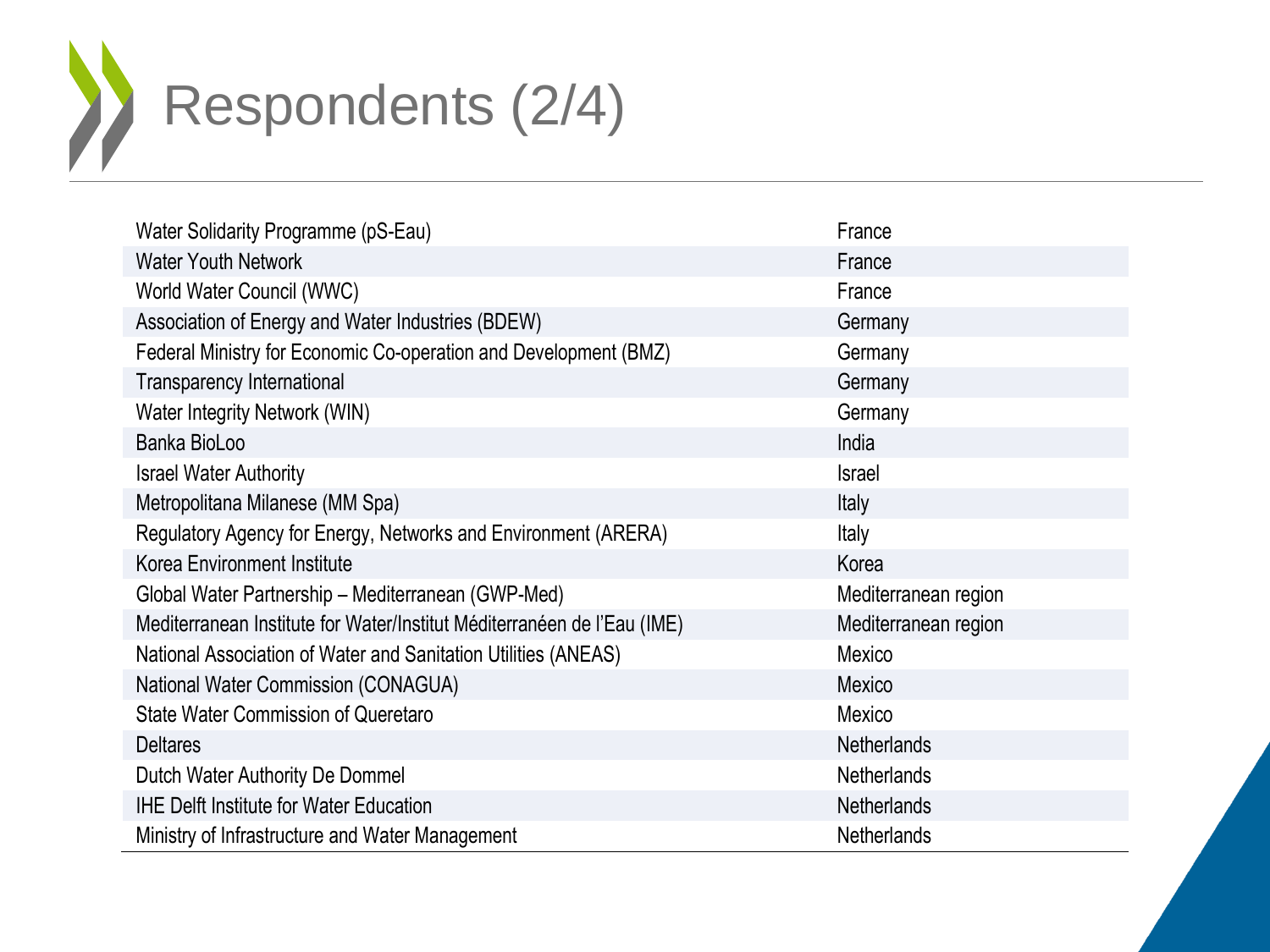

| The International Water Association (IWA)                                        | <b>Netherlands</b>        |
|----------------------------------------------------------------------------------|---------------------------|
| University of Utrecht                                                            | <b>Netherlands</b>        |
| University of Utrecht – Centre for Water, Oceans and Sustainability Law (UCWOSL) | <b>Netherlands</b>        |
| University of Utrecht - KWR Watercycle Research Institute                        | <b>Netherlands</b>        |
| <b>Water Board De Dommel</b>                                                     | <b>Netherlands</b>        |
| Women for Water Partnership and Butterfly Effect                                 | <b>Netherlands</b>        |
| Landcare Research                                                                | New Zealand               |
| Norwegian Environment Agency                                                     | Norway                    |
| Devconsult                                                                       | Pakistan                  |
| Portuguese Water and Waste Services Regulation Authority (ERSAR)                 | Portugal                  |
| Portuguese Water Supply and Wastewater Association (APDA)                        | Portugal                  |
| University of Lisbon                                                             | Portugal                  |
| National Authority for Public Services (ANRSC)                                   | Romania                   |
| Water Industry Commission for Scotland (WICS)                                    | Scotland (United Kingdom) |
| Water Industry Team, Scottish government                                         | Scotland (United Kingdom) |
| Permanent Delegation of the Slovak Republic to the OECD                          | Slovak Republic           |
| Slovenian Water Agency                                                           | Slovenia                  |
| Water Research Commission (WRC)                                                  | South Africa              |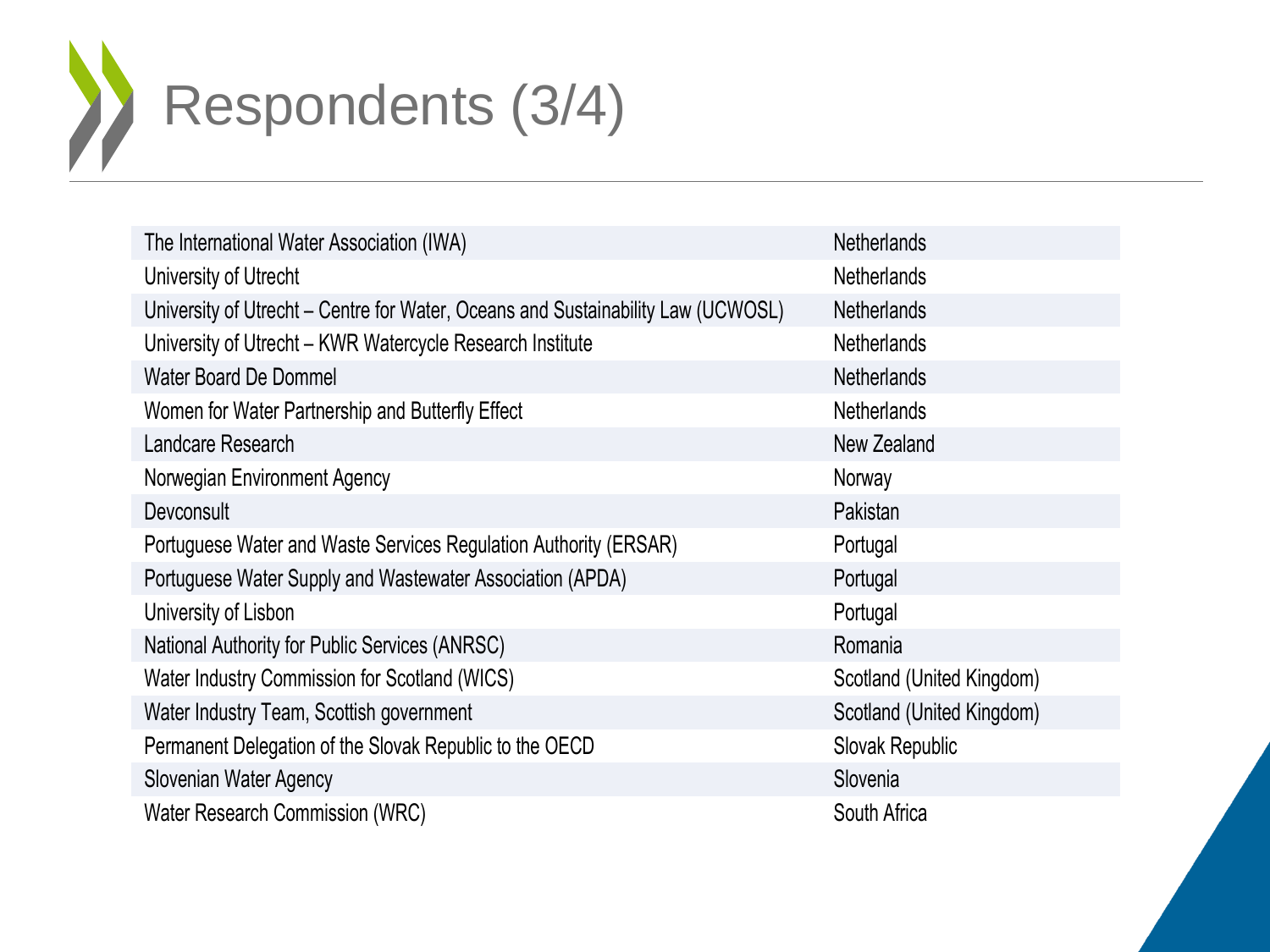

| Adecagua                                                                                                     | Spain                |
|--------------------------------------------------------------------------------------------------------------|----------------------|
| Association of Water Supply and Sanitation (AEAS)                                                            | Spain                |
| Euro-Mediterranean Water Institute (IEA)/Murcia Water Agency                                                 | Spain                |
| <b>ICATALIST/University of Leeds</b>                                                                         | Spain/United Kingdom |
| Jucar River Basin Authority                                                                                  | Spain                |
| Madrid Institute of Advanced Studies (IMDEA) – Water                                                         | Spain                |
| Stockholm International Water Institute (SIWI)                                                               | Sweden               |
| <b>Hydropolitics Association</b>                                                                             | Turkey               |
| Turkish Water Institute (SUEN)                                                                               | Turkey               |
| Global Water Partnership                                                                                     | Ukraine              |
| <b>ARUP</b>                                                                                                  | United Kingdom       |
| Department for Environment Food and Rural Affairs (Defra)                                                    | United Kingdom       |
| <b>Open University</b>                                                                                       | United Kingdom       |
| <b>Water Policy International</b>                                                                            | United Kingdom       |
| <b>Environmental Protection Agency</b>                                                                       | <b>United States</b> |
| <b>Global Water Alliance</b>                                                                                 | <b>United States</b> |
| University of Arizona Water Resources Research Center (UAWRRC)                                               | <b>United States</b> |
| <b>Resolute Marine</b>                                                                                       | <b>United States</b> |
| Scientific Information Centre of Interstate Commission for Water Co-ordination in<br>Central Asia (SIC ICWC) | Uzbekistan           |